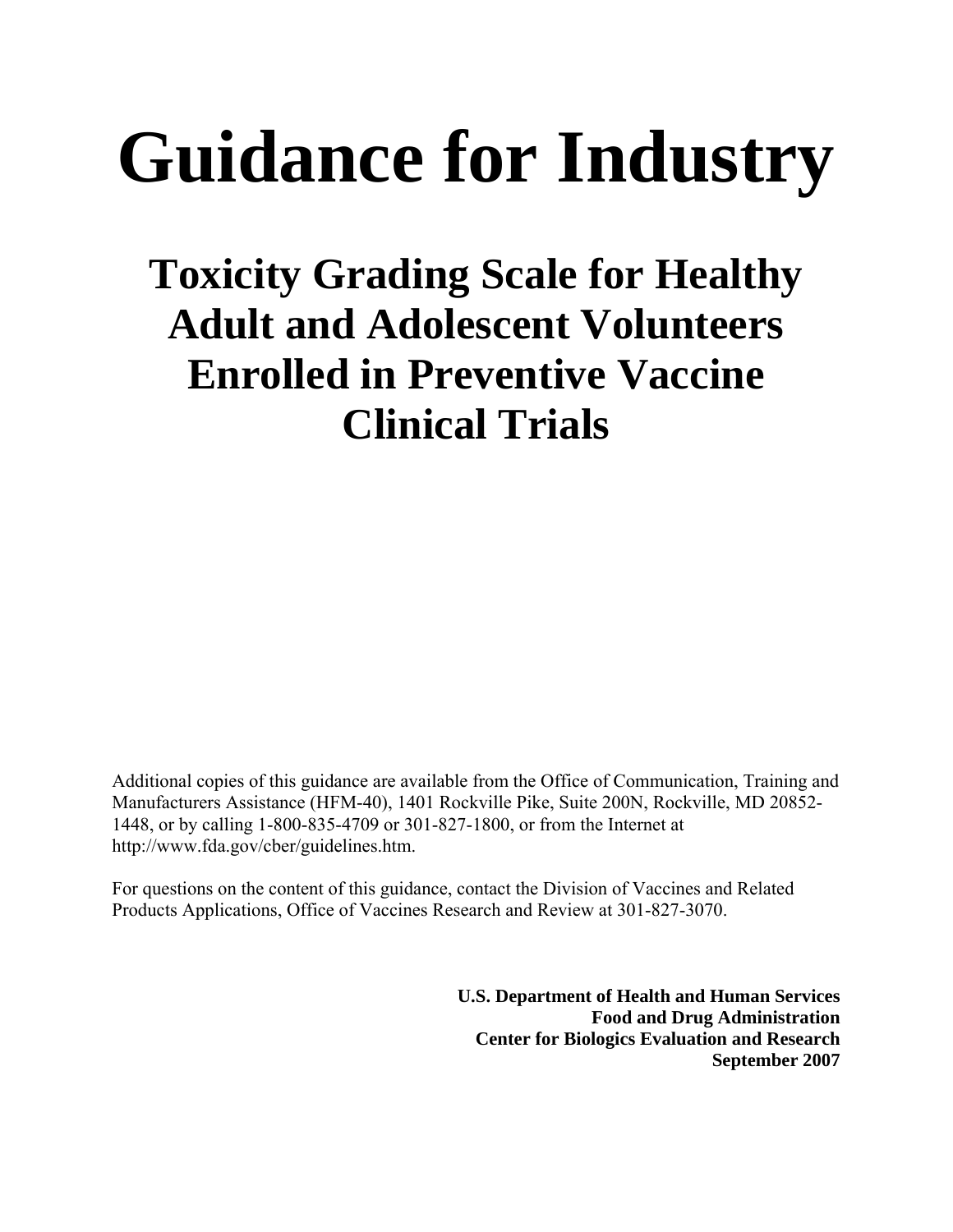# **Table of Contents**

|     | <b>A.</b> |  |
|-----|-----------|--|
|     | <b>B.</b> |  |
| IV. |           |  |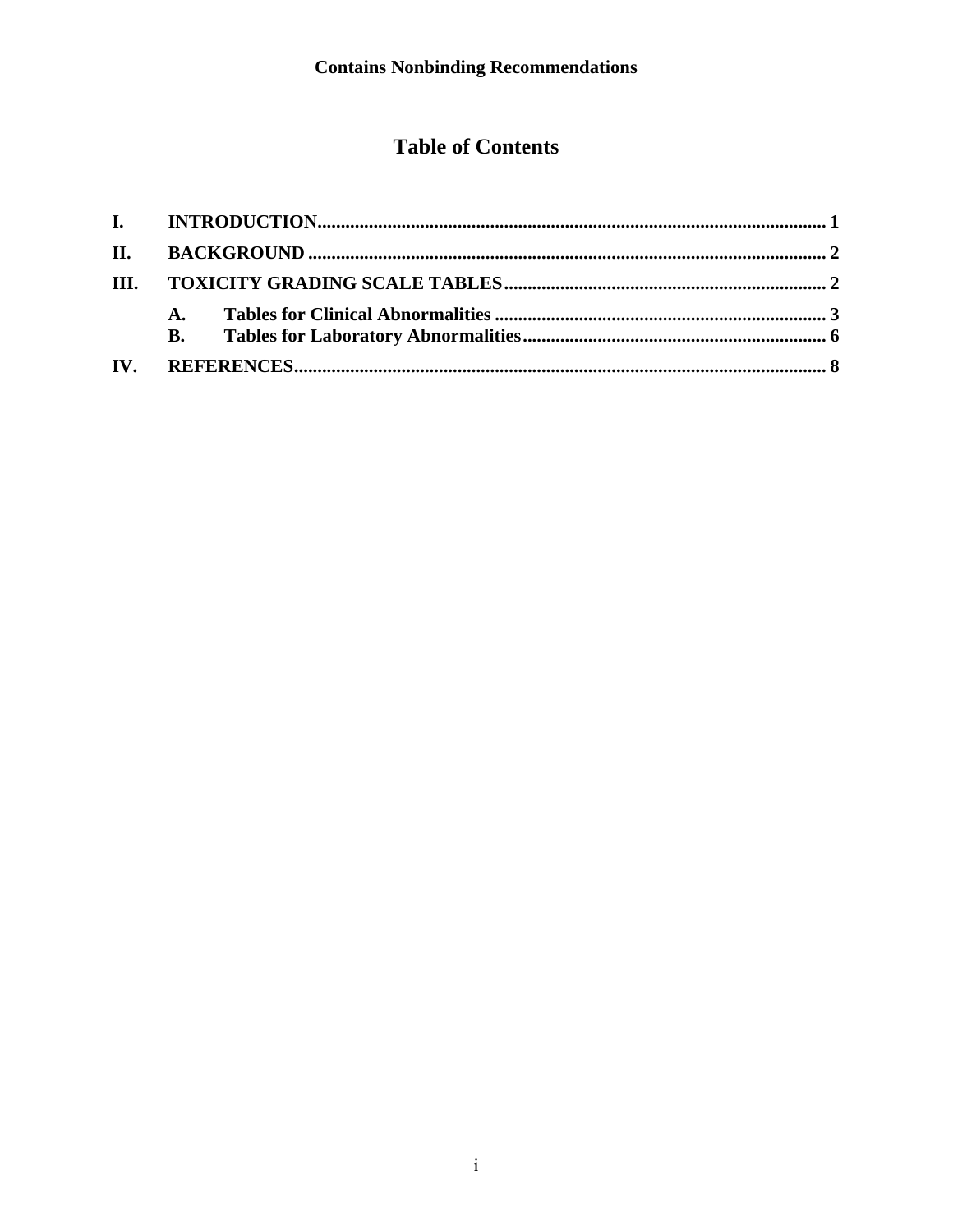# **Guidance for Industry**

## <span id="page-2-0"></span>**Toxicity Grading Scale for Healthy Adult and Adolescent Volunteers Enrolled in Preventive Vaccine Clinical Trials**

*This guidance represents the Food and Drug Administration's (FDA's) current thinking on this topic. It does not create or confer any rights for or on any person and does not operate to bind FDA or the public. You can use an alternative approach if the approach satisfies the requirements of the applicable statutes and regulations. If you want to discuss an alternative approach, contact the appropriate FDA staff. If you cannot identify the appropriate FDA staff, call the appropriate number listed on the title page of this guidance.* 

#### **I. INTRODUCTION**

Preventive vaccines are usually developed to prevent disease in a healthy population. The Office of Vaccines Research and Review, Center for Biologics Evaluation and Research, regulates preventive vaccines under authority of section 351 of the Public Health Service Act (42 U.S.C. 262), as well as specific sections of the Federal Food, Drug, and Cosmetic Act, and reviews investigational new drug applications (INDs) and biologics license applications (BLAs). (See, for example, Title 21 Code of Federal Regulations (CFR) Parts 312, 600, and 601). Most of the clinical trials of preventive vaccines conducted to support INDs and BLAs enroll healthy volunteers in all phases of vaccine testing. The enrollment of healthy volunteers warrants a very low tolerance for risk in those clinical trials.

This guidance provides you, sponsors, monitors, and investigators of vaccine trials, with recommendations on assessing the severity of clinical and laboratory abnormalities in healthy adult and adolescent volunteers enrolled in clinical trials. The grading system described in the table can also be useful in defining a particular study's stopping rules (e.g., a certain number of adverse events, as defined in the table, may call for stopping the study). Less extreme observations (e.g., mild) may not require discontinuing the study vaccine but can still contribute to evaluating safety by identifying parameters to focus upon in subsequent product development. Uniform criteria for categorizing toxicities in healthy volunteers can improve comparisons of safety data among groups within the same study and also between different studies. We, FDA, recommend using toxicity grading scale tables, provided below, as a guideline for selecting the assessment criteria to be used in a clinical trial of a preventive vaccine. We recommend incorporation of such appropriate, uniform, criteria into the investigational plan, case report forms, and study reports and correspondence with FDA, sponsors, monitors, investigators, and IRBs.

This guidance finalizes the draft guidance of the same title dated April 2005 (70 FR 22664, May 2, 2005).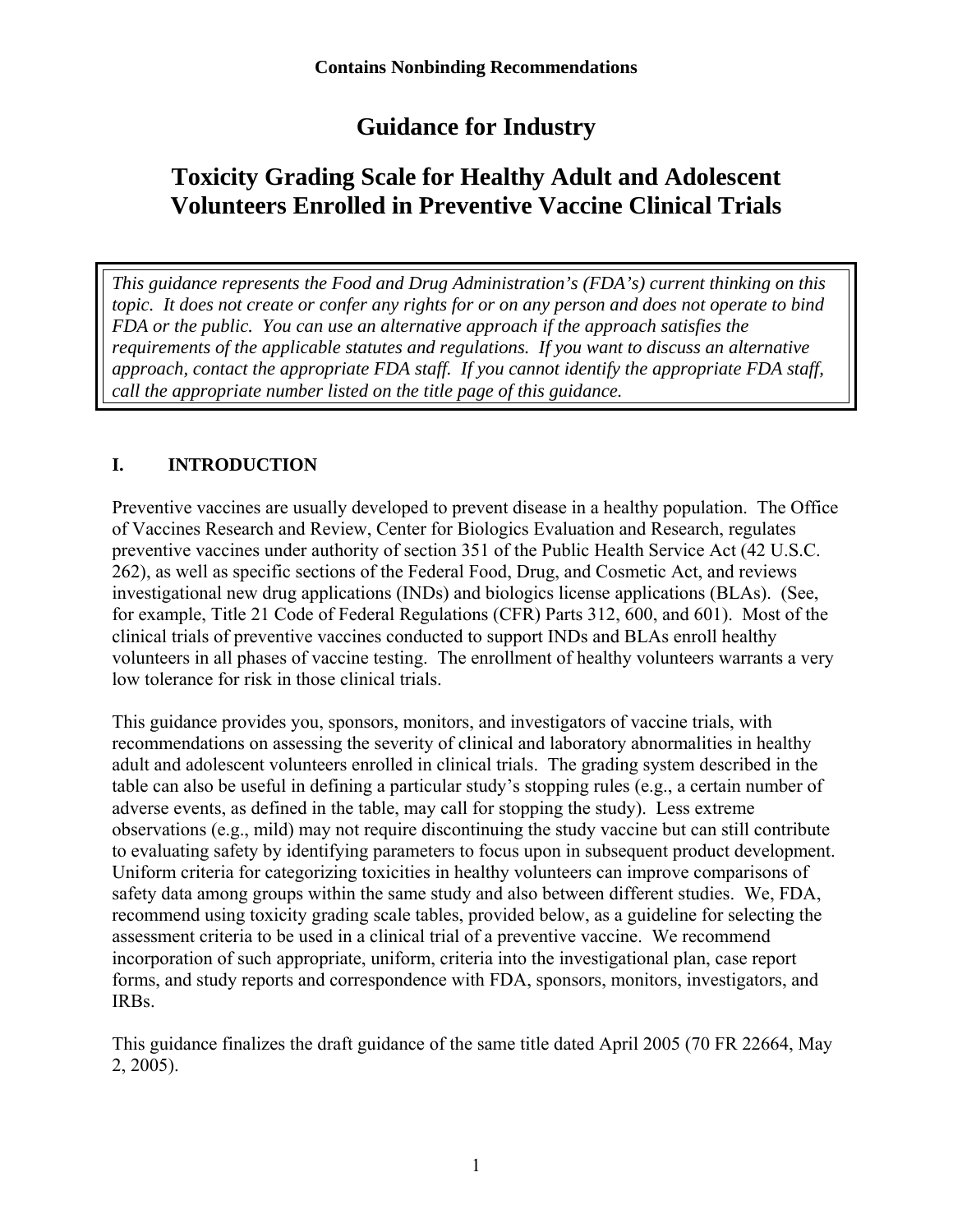<span id="page-3-0"></span>FDA's guidance documents, including this guidance, do not establish legally enforceable responsibilities. Instead, guidances describe FDA's current thinking on a topic and should be viewed only as recommendations, unless specific regulatory or statutory requirements are cited. The use of the word *should* in FDA's guidances means that something is suggested or recommended, but not required.

#### **II. BACKGROUND**

Standardized toxicity assessment scales have been widely used to evaluate products treating specific diseases. For example, the National Cancer Institute's Common Toxicity Criteria Scale and the Division of AIDS' Toxicity Grading Scale standardize the evaluation of adverse events among patients with cancer and HIV/AIDS, respectively (Refs. 1, 2). The defined toxicity parameters in those scales are designed for patients who may already experience mild, moderate, or severe adverse clinical or laboratory events due to the disease process, and may not be appropriate for healthy volunteers.

In the development of the toxicity grading scales for healthy volunteers, we chose parameter limit values based on published information, when such values were available (Refs. 1-6). For example, the Brighton Collaboration has developed case definitions and guidelines to evaluate some adverse events associated with administering vaccines (Ref. 3). In some cases, parameter limit values were based on clinical experience and experience reviewing vaccine clinical trials that enroll normal healthy subjects.

Toxicity grading scales for laboratory abnormalities should consider the local laboratory reference values when the parameter limit values are defined. The characterization of laboratory parameters among some populations of healthy adults and adolescents may require the exercise of clinical judgment, for example, consideration of the potential for ethnic differences in white blood cell (WBC) counts or gender differences in creatine phosphokinase (CPK) values.

#### **III. TOXICITY GRADING SCALE TABLES**

Adverse events in a clinical trial of an investigational vaccine must be recorded and monitored and, when appropriate, reported to FDA and others involved in an investigation (sponsors, IRBs, and investigators). (See, for example, 21 CFR 312.32, 312.33, 312.50, 312.55, 312.56, 312.60, 312.62, 312.64, 312.66). Although the use of a toxicity grading scale for adverse events would not replace these regulatory requirements, using a scale to categorize adverse events observed during a clinical trial may assist you in monitoring safety and making required reports. Nonetheless, we believe that categorization or grading of data as outlined in this document is supplementary to and should not replace full and complete data analysis.

These guidelines for toxicity grading scales are primarily intended for healthy adult and adolescent volunteers. The parameters in the tables below are not necessarily applicable to every clinical trial of healthy volunteers. The parameters monitored should be appropriate for the specific study vaccine. For some preventive vaccines under development, it may be appropriate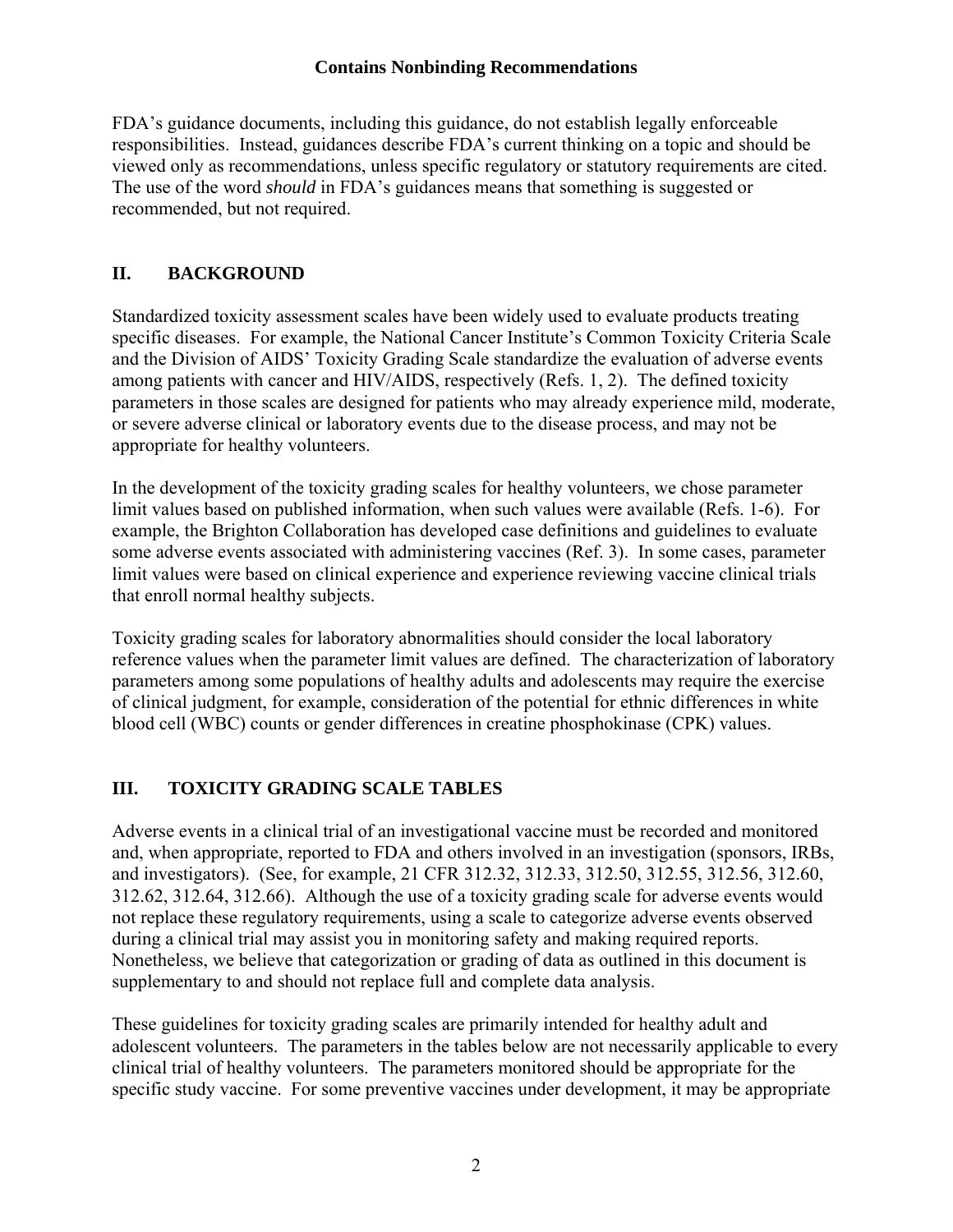<span id="page-4-0"></span>to include additional parameters to be monitored during a clinical trial or to alter the choice of values in the toxicity table. For example, additional parameters might be added based on one or more of the following: safety signals observed in pre-clinical toxicology studies, the biological plausibility of the occurrence of certain adverse events, or previous experience with a similar licensed product.

As discussed above, the tables do not represent a recommendation to monitor all the listed parameters in all clinical trials of healthy volunteers, nor do the tables represent all possible parameters to be monitored. In addition, these tables do not represent study inclusion or exclusion criteria. We recommend that the parameters monitored be appropriate for the study vaccine administered to healthy volunteers participating in the clinical trial.

| <b>Local Reaction to</b><br><b>Injectable Product</b> | Mild (Grade 1)                                          | <b>Moderate (Grade 2)</b>                                                                        | Severe (Grade 3)                                                         | <b>Potentially Life</b><br><b>Threatening</b><br>(Grade 4) |
|-------------------------------------------------------|---------------------------------------------------------|--------------------------------------------------------------------------------------------------|--------------------------------------------------------------------------|------------------------------------------------------------|
| Pain                                                  | Does not interfere<br>with activity                     | Repeated use of non-<br>narcotic pain reliever<br>$>$ 24 hours or<br>interferes with<br>activity | Any use of<br>narcotic pain<br>reliever or<br>prevents daily<br>activity | Emergency room<br>(ER) visit or<br>hospitalization         |
| Tenderness                                            | Mild discomfort to<br>touch                             | Discomfort with<br>movement                                                                      | Significant<br>discomfort at rest                                        | ER visit or<br>hospitalization                             |
| Erythema/Redness *                                    | $2.5 - 5$ cm                                            | $5.1 - 10$ cm                                                                                    | $>10$ cm                                                                 | Necrosis or<br>exfoliative<br>dermatitis                   |
| Induration/Swelling **                                | $2.5 - 5$ cm and<br>does not interfere<br>with activity | $5.1 - 10$ cm or<br>interferes with<br>activity                                                  | $>10$ cm or<br>prevents daily<br>activity                                | <b>Necrosis</b>                                            |

#### **A. Tables for Clinical Abnormalities**

In addition to grading the measured local reaction at the greatest single diameter, the measurement should be recorded as a continuous variable.

\*\* Induration/Swelling should be evaluated and graded using the functional scale as well as the actual measurement.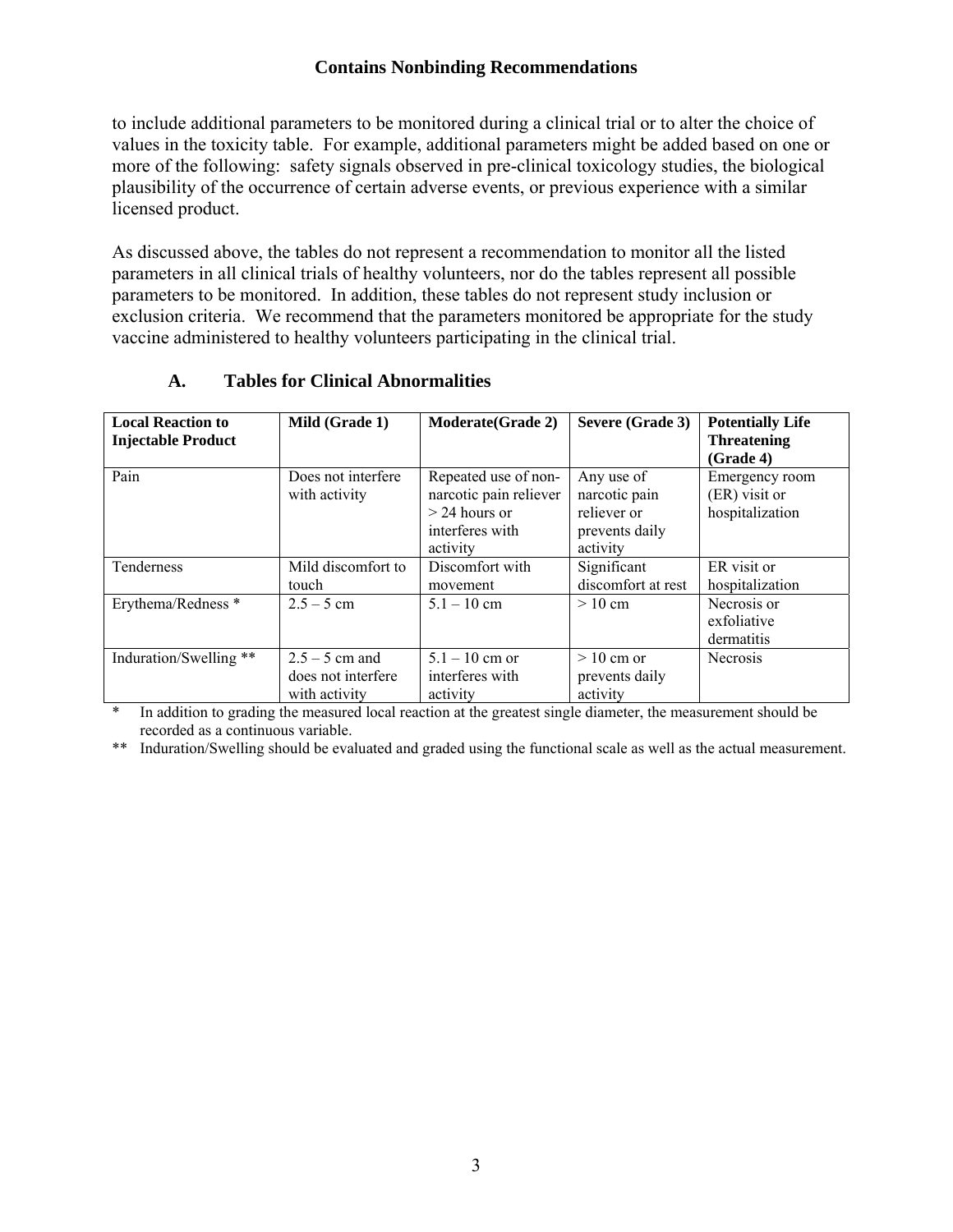| Vital Signs *                        | Mild (Grade 1)  | <b>Moderate(Grade 2)</b> | Severe (Grade 3) | <b>Potentially Life</b> |
|--------------------------------------|-----------------|--------------------------|------------------|-------------------------|
|                                      |                 |                          |                  | <b>Threatening</b>      |
|                                      |                 |                          |                  | (Grade 4)               |
| Fever $(^{\circ}C)$ **               | $38.0 - 38.4$   | $38.5 - 38.9$            | $39.0 - 40$      | > 40                    |
| $(PF)$ **                            | $100.4 - 101.1$ | $101.2 - 102.0$          | $102.1 - 104$    | >104                    |
| Tachycardia - beats per              | $101 - 115$     | $116 - 130$              | > 130            | ER visit or             |
| minute                               |                 |                          |                  | hospitalization for     |
|                                      |                 |                          |                  | arrhythmia              |
| Bradycardia - beats per              | $50 - 54$       | $45 - 49$                | < 45             | ER visit or             |
| minute***                            |                 |                          |                  | hospitalization for     |
|                                      |                 |                          |                  | arrhythmia              |
| Hypertension (systolic) -            | $141 - 150$     | $151 - 155$              | > 155            | ER visit or             |
| mm Hg                                |                 |                          |                  | hospitalization for     |
|                                      |                 |                          |                  | malignant               |
|                                      |                 |                          |                  | hypertension            |
| Hypertension (diastolic) -           | $91 - 95$       | $96 - 100$               | >100             | ER visit or             |
| mm Hg                                |                 |                          |                  | hospitalization for     |
|                                      |                 |                          |                  | malignant               |
|                                      |                 |                          |                  | hypertension            |
| Hypotension (systolic) $-$           | $85 - 89$       | $80 - 84$                | < 80             | ER visit or             |
| mm Hg                                |                 |                          |                  | hospitalization for     |
|                                      |                 |                          |                  | hypotensive shock       |
| Respiratory Rate – breaths $17 - 20$ |                 | $21 - 25$                | $>25$            | Intubation              |
| per minute                           |                 |                          |                  |                         |

\* Subject should be at rest for all vital sign measurements.

\*\* Oral temperature; no recent hot or cold beverages or smoking.

\*\*\* When resting heart rate is between 60 – 100 beats per minute. Use clinical judgement when characterizing bradycardia among some healthy subject populations, for example, conditioned athletes.

| <b>Systemic (General)</b> | Mild (Grade 1)                                                   | <b>Moderate(Grade 2)</b>                                                                                | Severe (Grade 3)                                                                                   | <b>Potentially Life</b><br><b>Threatening</b><br>(Grade 4) |
|---------------------------|------------------------------------------------------------------|---------------------------------------------------------------------------------------------------------|----------------------------------------------------------------------------------------------------|------------------------------------------------------------|
| Nausea/vomiting           | No interference<br>with activity or $1 - 2$<br>episodes/24 hours | Some interference<br>with activity or $> 2$<br>episodes/24 hours                                        | Prevents daily<br>activity, requires<br>outpatient IV<br>hydration                                 | ER visit or<br>hospitalization for<br>hypotensive shock    |
| Diarrhea                  | $2 - 3$ loose stools or<br>$< 400$ gms/24 hours                  | $4-5$ stools or<br>$400 - 800$ gms/24<br>hours                                                          | 6 or more watery<br>stools or<br>$> 800$ gms/24 hours<br>or requires<br>outpatient IV<br>hydration | ER visit or<br>hospitalization                             |
| Headache                  | No interference with<br>activity                                 | Repeated use of non-<br>narcotic pain<br>reliever $> 24$ hours or<br>some interference<br>with activity | Significant; any<br>use of narcotic<br>pain reliever or<br>prevents daily<br>activity              | ER visit or<br>hospitalization                             |
| Fatigue                   | No interference with<br>activity                                 | Some interference<br>with activity                                                                      | Significant;<br>prevents daily<br>activity                                                         | ER visit or<br>hospitalization                             |
| Myalgia                   | No interference with<br>activity                                 | Some interference<br>with activity                                                                      | Significant;<br>prevents daily<br>activity                                                         | ER visit or<br>hospitalization                             |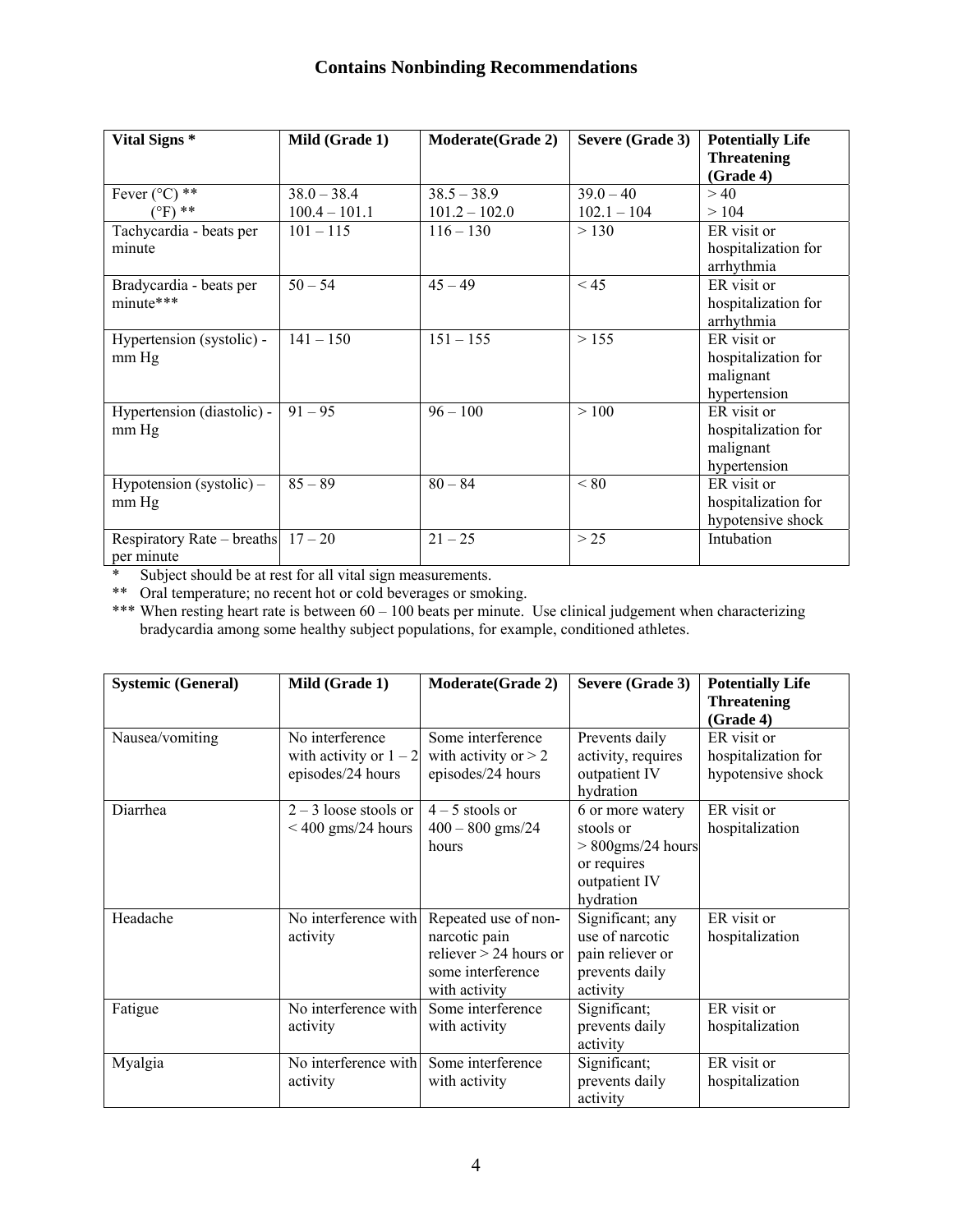| <b>Systemic Illnes</b>      | Mild (Grade 1)                         | (Moderate(Grade 2)   Severe(Grade 3) |                  | <b>Potentially Life</b> |
|-----------------------------|----------------------------------------|--------------------------------------|------------------|-------------------------|
|                             |                                        |                                      |                  | <b>Threatening</b>      |
|                             |                                        |                                      |                  | (Grade 4)               |
| Illness or clinical adverse | No interference with Some interference |                                      | Prevents daily   | ER visit or             |
| event (as defined           | activity                               | with activity not                    | activity and     | hospitalization         |
| according to applicable     |                                        | requiring medical                    | requires medical |                         |
| regulations)                |                                        | intervention                         | intervention     |                         |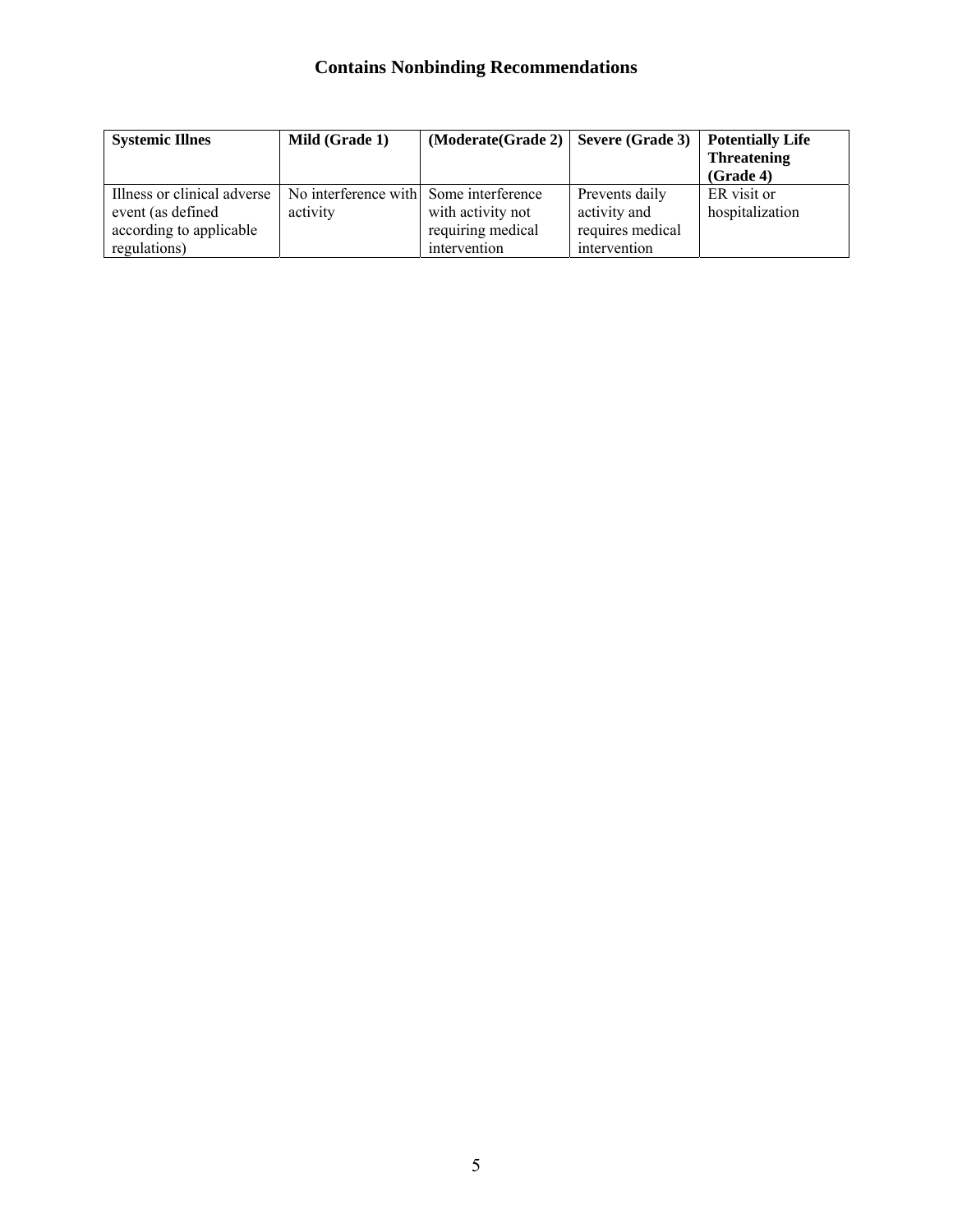#### <span id="page-7-0"></span>**B. Tables for Laboratory Abnormalities**

The laboratory values provided in the tables below serve as guidelines and are dependent upon institutional normal parameters. Institutional normal reference ranges should be provided to demonstrate that they are appropriate.

| Serum <sup>*</sup>                     | Mild (Grade 1)         | <b>Moderate</b><br>(Grade 2) | <b>Severe</b><br>(Grade 3) | <b>Potentially Life</b><br><b>Threatening</b> |
|----------------------------------------|------------------------|------------------------------|----------------------------|-----------------------------------------------|
|                                        |                        |                              |                            | (Grade $4$ )**                                |
| Sodium - Hyponatremia mEq/L            | $132 - 134$            | $130 - 131$                  | $125 - 129$                | < 125                                         |
| Sodium - Hypernatremia mEq/L           | $144 - 145$            | $\frac{146 - 147}{2}$        | $\overline{148} - 150$     | > 150                                         |
| Potassium - Hyperkalemia mEq/L         | $5.1 - 5.2$            | $5.3 - 5.4$                  | $5.5 - 5.6$                | > 5.6                                         |
| Potassium - Hypokalemia mEq/L          | $3.5 - 3.6$            | $3.3 - 3.4$                  | $3.1 - 3.2$                | < 3.1                                         |
| Glucose - Hypoglycemia mg/dL           | $65 - 69$              | $55 - 64$                    | $45 - 54$                  | < 45                                          |
| Glucose - Hyperglycemia                |                        |                              |                            | Insulin                                       |
| Fasting $-$ mg/dL                      | $100 - 110$            | $111 - 125$                  | >125                       | requirements or                               |
| $Random - mg/dL$                       | $110 - 125$            | $126 - 200$                  | >200                       | hyperosmolar                                  |
|                                        |                        |                              |                            | coma                                          |
| <b>Blood Urea Nitrogen</b>             | $23 - 26$              | $27 - 31$                    | > 31                       | Requires                                      |
| BUN mg/dL                              |                        |                              |                            | dialysis                                      |
| Creatinine $-$ mg/dL                   | $1.5 - 1.7$            | $1.8 - 2.0$                  | $2.1 - 2.5$                | $>$ 2.5 or requires                           |
|                                        |                        |                              |                            | dialysis                                      |
| Calcium - hypocalcemia mg/dL           | $8.0 - 8.4$            | $7.5 - 7.9$                  | $7.0 - 7.4$                | < 7.0                                         |
| Calcium - hypercalcemia mg/dL          | $10.5 - 11.0$          | $11.1 - 11.5$                | $11.6 - 12.0$              | >12.0                                         |
| Magnesium - hypomagnesemia mg/dL       | $\overline{1.3} - 1.5$ | $1.1 - 1.2$                  | $0.9 - 1.0$                | < 0.9                                         |
| Phosphorous – hypophosphatemia         | $2.3 - 2.5$            | $2.0 - 2.2$                  | $1.6 - 1.9$                | < 1.6                                         |
| mg/dL                                  |                        |                              |                            |                                               |
| $CPK - mg/dL$                          | $1.25 - 1.5x$          | $1.6 - 3.0$ x ULN            | $3.1 - 10 \times ULN$      | $>10 x$ ULN                                   |
|                                        | $ULN***$               |                              |                            |                                               |
| Albumin - Hypoalbuminemia g/dL         | $2.8 - 3.1$            | $2.5 - 2.7$                  | < 2.5                      | $-$                                           |
| Total Protein - Hypoproteinemia g/dL   | $5.5 - 6.0$            | $5.0 - 5.4$                  | < 5.0                      | $\overline{a}$                                |
| Alkaline phosphate -                   | $1.1 - 2.0$ x ULN      | $2.1 - 3.0$ x ULN            | $3.1 - 10 \times ULN$      | $>10x$ ULN                                    |
| increase by factor                     |                        |                              |                            |                                               |
| Liver Function Tests-ALT, AST          | $1.1 - 2.5$ x ULN      | $2.6 - 5.0$ x ULN            | $5.1 - 10 \times ULN$      | $>10x$ ULN                                    |
| increase by factor                     |                        |                              |                            |                                               |
| Bilirubin - when accompanied           | $1.1 - 1.25$ x ULN     | $1.26 - 1.5$ x ULN           | $1.51 - 1.75$ x ULN        | $>1.75$ x ULN                                 |
| by any increase in Liver Function Test |                        |                              |                            |                                               |
| increase by factor                     |                        |                              |                            |                                               |
| Bilirubin – when Liver Function Test   | $1.1 - 1.5$ x ULN      | $1.6 - 2.0$ x ULN            | $2.0 - 3.0$ x ULN          | $>$ 3.0 x ULN                                 |
| is normal; increase by factor          |                        |                              |                            |                                               |
| Cholesterol                            | $201 - 210$            | $211 - 225$                  | > 226                      | $\overline{a}$                                |
| Pancreatic enzymes - amylase, lipase   | $1.1 - 1.5$ x ULN      | $1.6 - 2.0$ x ULN            | $2.1 - 5.0$ x ULN          | $> 5.0$ x ULN                                 |

\* The laboratory values provided in the tables serve as guidelines and are dependent upon institutional normal parameters. Institutional normal reference ranges should be provided to demonstrate that they are appropriate.

\*\* The clinical signs or symptoms associated with laboratory abnormalities might result in characterization of the laboratory abnormalities as Potentially Life Threatening (Grade 4). For example. a low sodium value that falls within a grade 3 parameter (125-129 mE/L) should be recorded as a grade 4 hyponatremia event if the subject had a new seizure associated with the low sodium value.

\*\*\*ULN" is the upper limit of the normal range.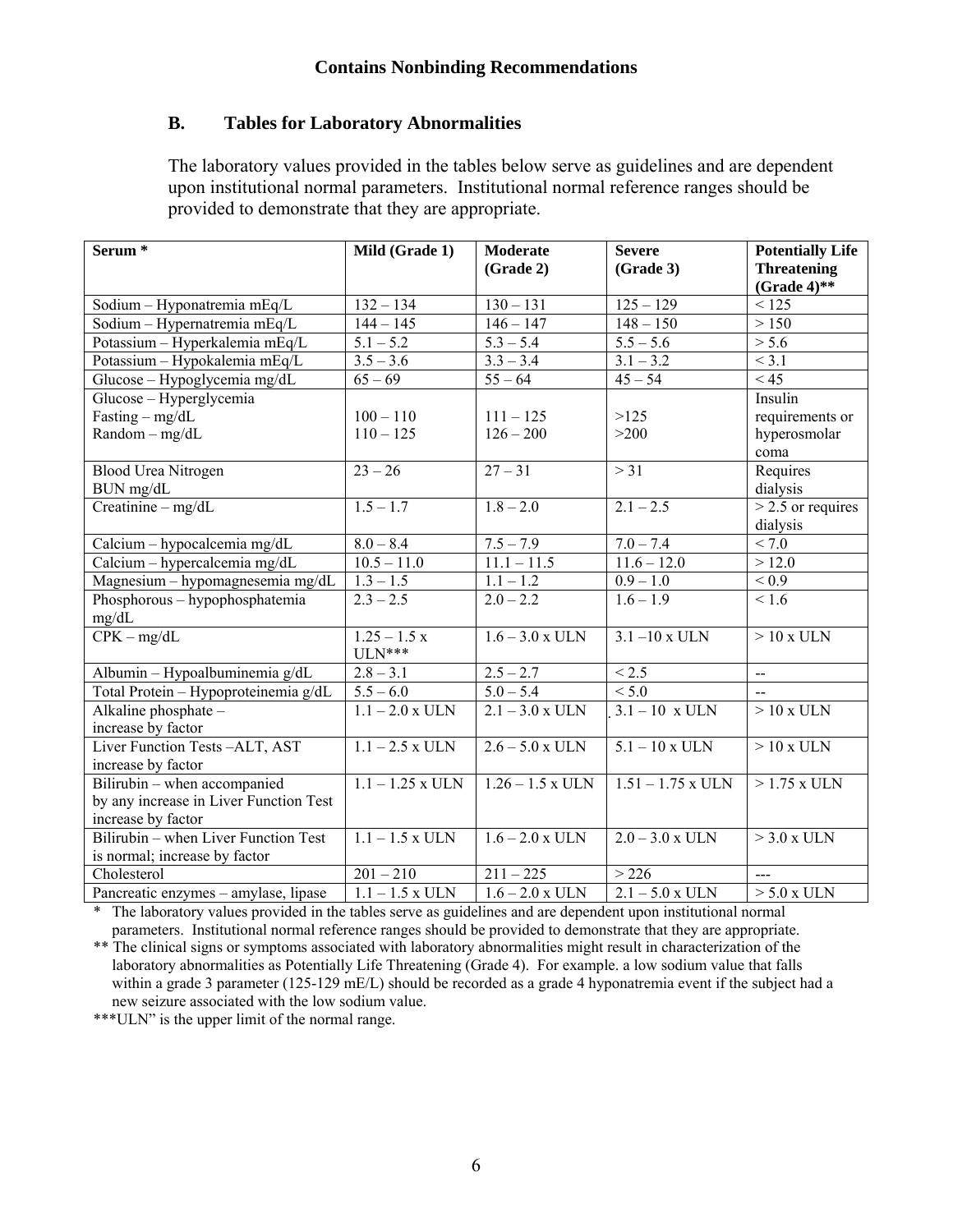| <b>Hematology</b> *                                             | Mild (Grade 1)            | Moderate<br>(Grade 2) | Severe (Grade 3)    | <b>Potentially Life</b><br><b>Threatening</b><br>(Grade 4)                                          |
|-----------------------------------------------------------------|---------------------------|-----------------------|---------------------|-----------------------------------------------------------------------------------------------------|
| Hemoglobin (Female) - gm/dL                                     | $11.0 - 12.0$             | $9.5 - 10.9$          | $8.0 - 9.4$         | < 8.0                                                                                               |
| Hemoglobin (Female)<br>change from baseline value - gm/dL       | Any decrease $-1.5$       | $1.6 - 2.0$           | $2.1 - 5.0$         | > 5.0                                                                                               |
| Hemoglobin (Male) - gm/dL                                       | $12.5 - 13.5$             | $10.5 - 12.4$         | $8.5 - 10.4$        | < 8.5                                                                                               |
| Hemoglobin (Male)<br>change from baseline value $-\text{gm/dL}$ | Any decrease $-1.5$       | $1.6 - 2.0$           | $2.1 - 5.0$         | > 5.0                                                                                               |
| WBC Increase - cell/mm <sup>3</sup>                             | $10,800 - 15,000$         | $15,001 - 20,000$     | $20,001 - 25,000$   | > 25,000                                                                                            |
| WBC Decrease - cell/mm <sup>3</sup>                             | $2,500 - 3,500$           | $1,500 - 2,499$       | $1,000 - 1,499$     | < 1,000                                                                                             |
| Lymphocytes Decrease - cell/mm <sup>3</sup>                     | $750 - 1,000$             | $500 - 749$           | $250 - 499$         | < 250                                                                                               |
| Neutrophils Decrease - cell/mm <sup>3</sup>                     | $1,500 - 2,000$           | $1,000 - 1,499$       | $500 - 999$         | < 500                                                                                               |
| Eosinophils - cell/mm <sup>3</sup>                              | $650 - 1500$              | $1501 - 5000$         | > 5000              | Hypereosinophilic                                                                                   |
| Platelets Decreased - cell/mm <sup>3</sup>                      | $125,000 - 140,000$       | $100,000 - 124,000$   | $25,000 - 99,000$   | < 25,000                                                                                            |
| $PT$ – increase by factor<br>(prothrombin time)                 | $1.0 - 1.10 x$<br>$ULN**$ | $1.11 - 1.20$ x ULN   | $1.21 - 1.25$ x ULN | $>1.25$ ULN                                                                                         |
| $PTT - increase by factor$<br>(partial thromboplastin time)     | $1.0 - 1.2$ x ULN         | $1.21 - 1.4$ x ULN    | $1.41 - 1.5$ x ULN  | $>1.5$ x ULN                                                                                        |
| Fibrinogen increase - mg/dL                                     | $400 - 500$               | $501 - 600$           | > 600               | $-$                                                                                                 |
| Fibrinogen decrease - mg/dL                                     | $150 - 200$               | $125 - 149$           | $100 - 124$         | < 100 or associated<br>with gross bleeding<br>or disseminated<br>intravascular<br>coagulation (DIC) |

\* The laboratory values provided in the tables serve as guidelines and are dependent upon institutional normal parameters. Institutional normal reference ranges should be provided to demonstrate that they are appropriate.

\*\* "ULN" is the upper limit of the normal range.

| Urine $*$                                                                    | Mild (Grade 1) | <b>Moderate</b><br>(Grade 2) | Severe (Grade 3)             | <b>Potentially Life</b><br><b>Threatening</b><br>(Grade 4)            |
|------------------------------------------------------------------------------|----------------|------------------------------|------------------------------|-----------------------------------------------------------------------|
| Protein                                                                      | Trace          | $1+$                         | $2+$                         | Hospitalization or<br>dialysis                                        |
| Glucose                                                                      | Trace          | $1+$                         | $2+$                         | Hospitalization for<br>hyperglycemia                                  |
| $Blood$ (microscopic) –<br>red blood cells per<br>high power field (rbc/hpf) | $1 - 10$       | $11 - 50$                    | $> 50$ and/or gross<br>blood | Hospitalization or<br>packed red blood<br>cells (PRBC)<br>transfusion |

\* The laboratory values provided in the tables serve as guidelines and are dependent upon institutional normal parameters. Institutional normal reference ranges should be provided to demonstrate that they are appropriate.